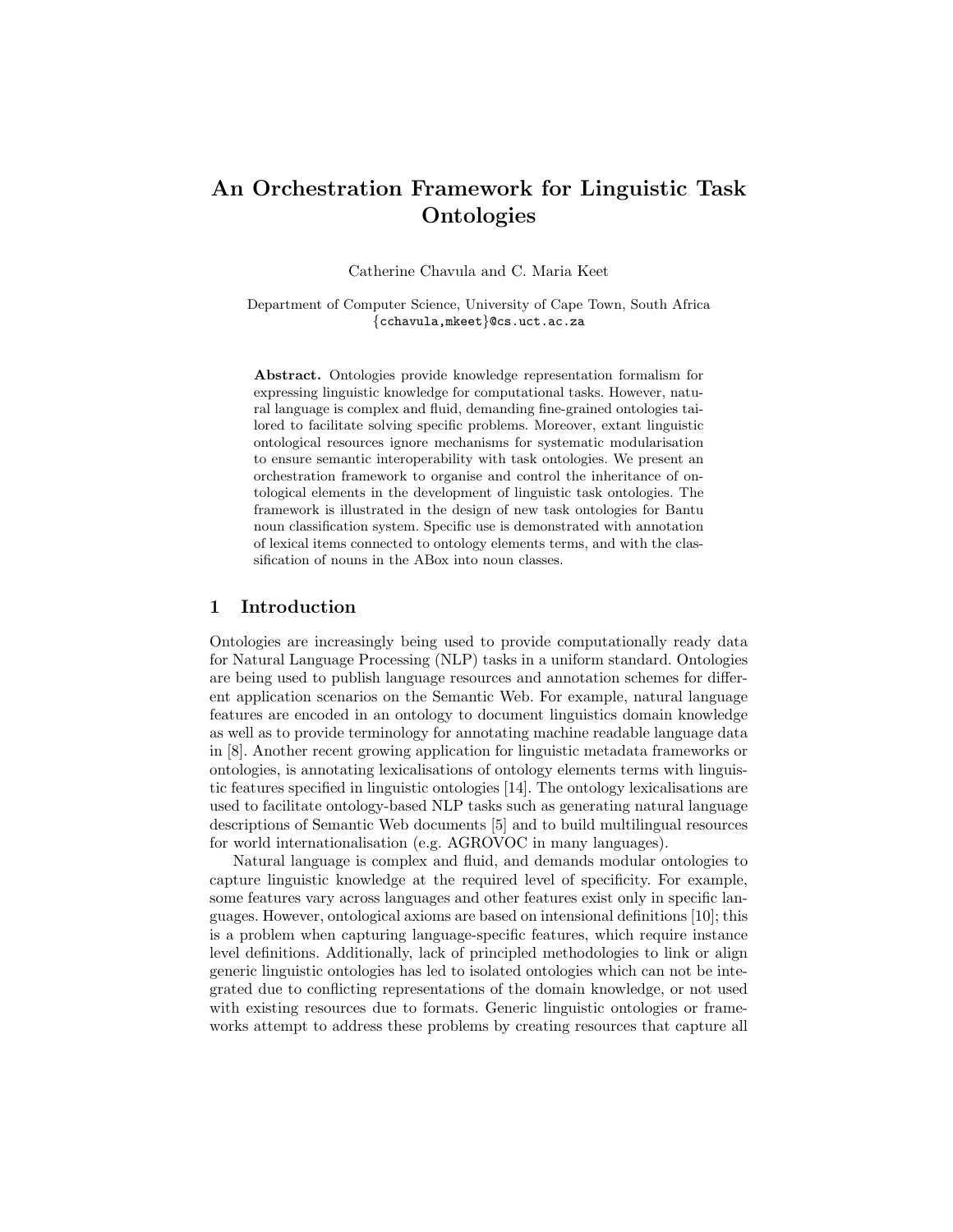linguistic features [9, 13]. However, these linguistic resources do not capture language specific features at the desired level of granularity. Task ontologies provide a means of bridging general language knowledge with fine-grained language specific knowledge which may be tailored for specific computational tasks such as Natural Language Generation (NLG). However, the same challenges of alignment and intensional specification resurfaces.

Given the challenges for modelling language specific task oriented ontologies, the paper makes three contributions. Firstly, we present an orchestration architecture for facilitating systematic modular design and interoperability of linguistic task ontologies. Our approach merges ideas from BioTop, a domain ontology for the life sciences [2], and the DOGMA approach [11], an ontology engineering methodology. Secondly, we present Noun Class System (NCS) for Bantu languages specification in OWL ontologies based on the orchestration architecture, and thirdly, we present the classification of Bantu nouns into their noun class based on the ontology of the linguistic noun classification, therewith satisfying one of the competency questions.

The remainder of the paper is structured as follows. Section 2 describes the framework for the orchestration of linguistic task ontologies. Section 3 summarises the NCS in Bantu languages and describes the ontology development process for the Bantu noun class system ontology, and its use cases. Section 4 compares our approach with related work, and we conclude in Section 5.

## 2 Orchestration Framework Architecture

Human natural languages are complex and dynamic. For example, some features are universal to all languages while others exist in only specific languages. Ontologies provide an approach for specifying this complex linguistic knowledge. However, the differences in features for different languages, necessitate specialised ontology modules. Unfortunately, there is lack of principled methods for aligning fine grained conceptualisation with other high level domain conceptualisations. The orchestration framework has been developed to be used in the design of task specific linguistic ontologies to achieve semantic interoperability with the existing linguistic ontologies. The approach adopted in the architecture of the framework is inspired by ideas from BioTop, a top-domain ontology for the life sciences [2], and the DOGMA approach [11] to ontology engineering and conceptual model development. The architecture of the framework provides a systematic modular design for aligning foundational ontologies, linguistic description ontologies, and task specific linguistic ontologies.

One of the challenges for aligning task ontologies with domain ontologies is to specify the alignment mechanism between task ontologies, domain ontologies and foundational ontologies. BioTop uses a 'pyramid' of one foundational ontology– Basic Formal Ontology (BFO), several top-domain ontologies (BioTop), and multiple domain ontologies (such as Cell Ontology (CL) and Gene Ontology (GO) [2]). BioTop is a top-level domain ontology that is used to create new domain ontologies which are semantically interoperable with existing ontologies as well as to improve or align existing ontologies in the life sciences domain. Our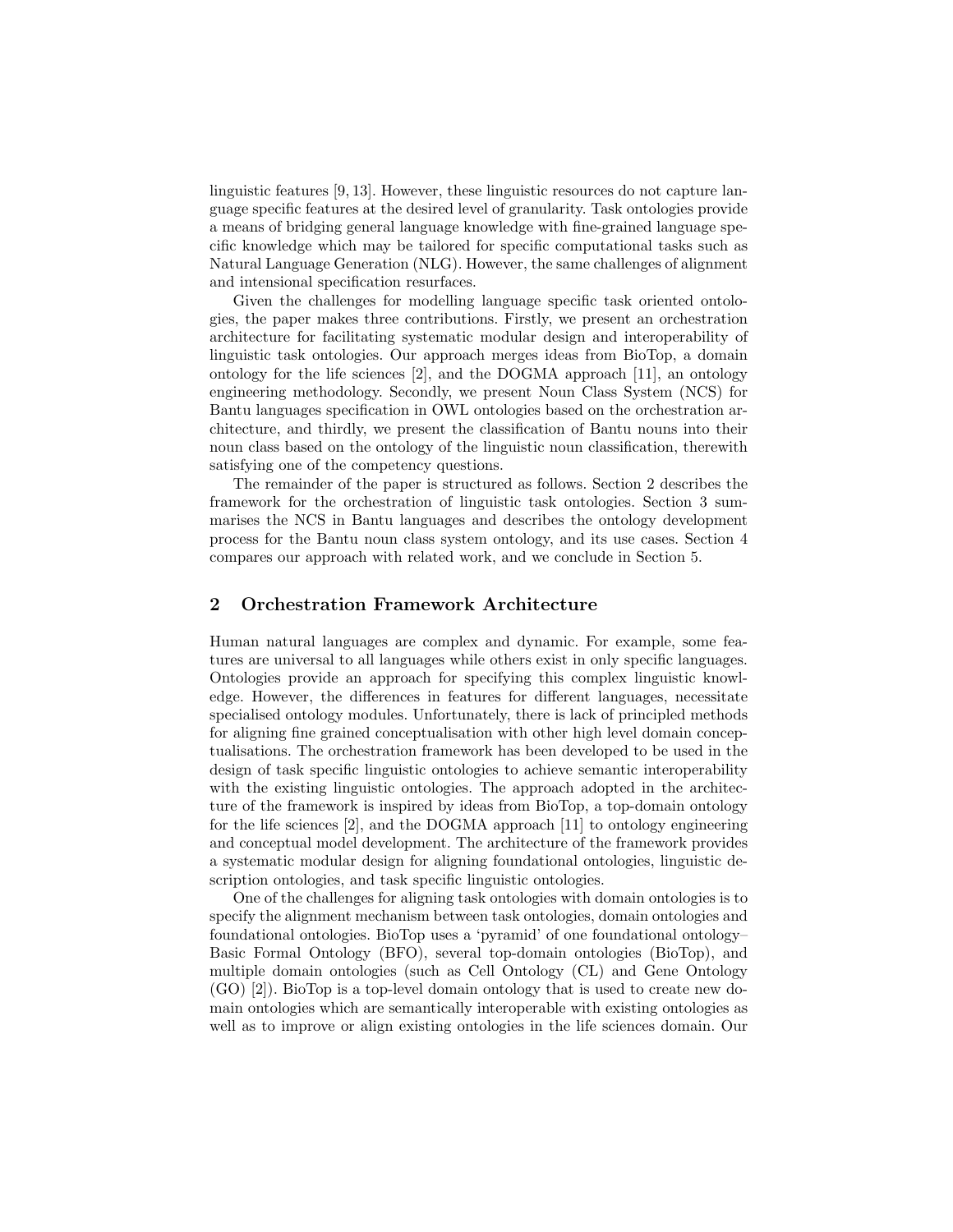framework adopts the BioTop architecture to provide an alignment mechanism between task ontologies and domain ontologies and, within the framework, we have defined a Top-domain ontology layer that consists of generic ontologies.

DOGMA is an ontology engineering methodological framework for guiding ontology engineers to build ontological resources which are usable and reusable [11]. The DOGMA approach aims to build ontologies independent of the application requirements whilst ensuring that the specified knowledge can be reused by other applications and meet their specific requirements. DOGMA uses the principle of double articulation to axiomatize knowledge: domain knowledge is specified to capture the intended meaning of the vocabulary, and is reused to add application-specific constraints in order to meet application requirements or to handle highly specialised differences. Natural language is highly flexible and same concepts may vary across languages. Expressing specialised linguistic knowledge in an ontology for a single natural language is challenging because knowledge captured in ontologies is based on intensional semantic structure [10]. Thus, we adopted the DOGMA approach in order to accommodate the diversity of languages: an ontological conceptualization and a specific knowledge axomitization with added constraints.

The proposed approach defines four linked ontological layers: top-level, topdomain and domain ontologies,task ontologies and a fifth layer for added precision for each language:

- Top level ontologies, which represent high level categories of things in the world independent of a subject domain;
- Top-domain ontologies, which contain linguistic knowledge independent of linguistic theories and languages, and provide conceptual interlinkages with domain ontologies, task specific and domain independent knowledge; domain ontologies concepts can also be covered at this level, if the ontology covers sub-domain knowledge.
- Domain ontologies, which contain specialised knowledge of a particular sub-domain.
- Task ontologies, which specify language-specific scenario oriented knowledge to enhance specific computational tasks (e.g. the classification of nouns into their classes, see Section 3.6);
- Logic-based conceptual models/axiomatizations, which contain more precise knowledge for a specific 'application', in our case with natural language specific idiosyncrasies and additional constraints.

Fig. 1 shows the general idea of our modular architecture, which will be instantiated for linguistics knowledge and the Bantu noun class system in Section 3. The arrows in the diagram show the alignments, which can be equivalence and/or subsumption alignments between the entities in the ontologies. The purpose of the framework is to ensure that task specific ontologies can be developed in a modular and systematic fashion and that the resulting ontologies are interoperable with other ontological resources in the linguistics domain. For example, the Bantu noun classification system has different singular/plural mapping schemes across languages and it is impossible to capture this knowledge in a single conceptualisation. Modular design is suitable for this scenario but lacks mechanism for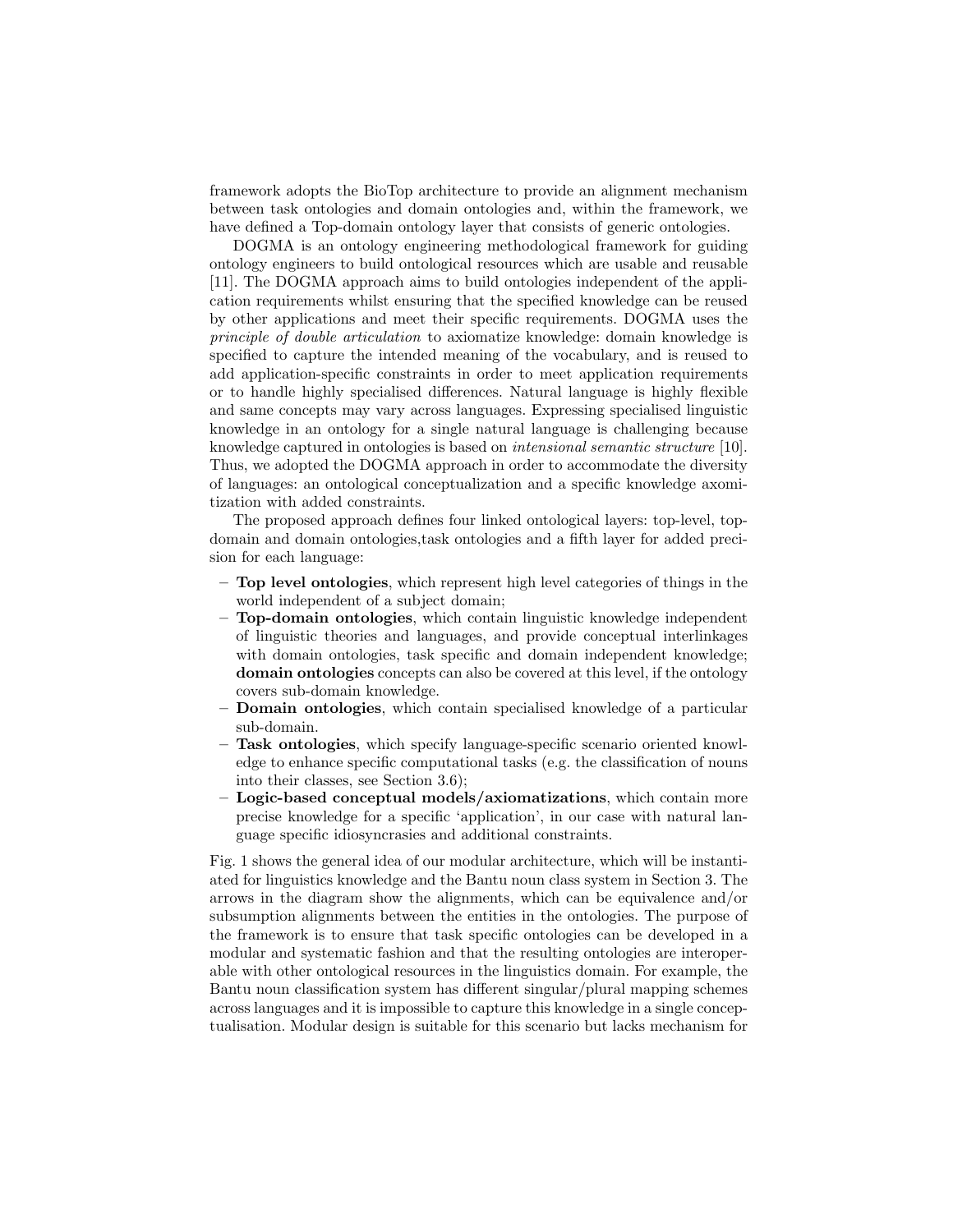

Fig. 1. Framework ontological layers

linking and aligning these modules with extant linguistic ontological resources. In the DOGMA approach, application knowledge specification uses agreed terms or vocabulary defined in the domain knowledge. Similarly, task ontologies can be defined at two levels, a task ontology and language specific task ontologies. The proposed framework has been applied in the design and implementation of Bantu NCS ontologies, which is described in the next section.

## 3 Applying the Framework to Bantu Noun Class System **Ontologies**

Bantu languages are a major language family on the African continent, with over 220 Million speakers across Sub-Saharan Africa. Bantu languages are largely agglutinative with complex structural and syntactic features [12] (as are, e.g., Finnish and Quechua). Bantu languages have several structural similarities that enable some of computational solutions to be adapted across the family. For example, noun classification is one of those pervasive features [12]. Nouns are categorized into classes to a large extent by the prefixes the nouns take. Formalising the Bantu NCS into a computational artefact is one of the requirements identified for Semantic Web NLP based applications for Bantu languages [3].

The Bantu NCS ontologies seek to provide fine-grained specification of entities and relationships for the NCS of Bantu Languages; this level of specification is necessary for deep morphological analysis of nominal phrases [7]. Further, the ontologies will serve as a computational model for the analysis of Bantu nouns and documentation of complex relationships, which may lead to further linguistic research. Also, NCS ontology can be used for annotation of nouns with their noun classes which is a necessary component in multilingual ontology-driven information systems. Clearly, the purposes of the NCS ontology require that the ontology be interoperable with existing ontological resources and the proposed framework enables Bantu NCS ontologies have been applied to achieve this. We describe basics aspects of the noun class system first, and then the ontology development methodology, design, its contents, and how the framework is applied.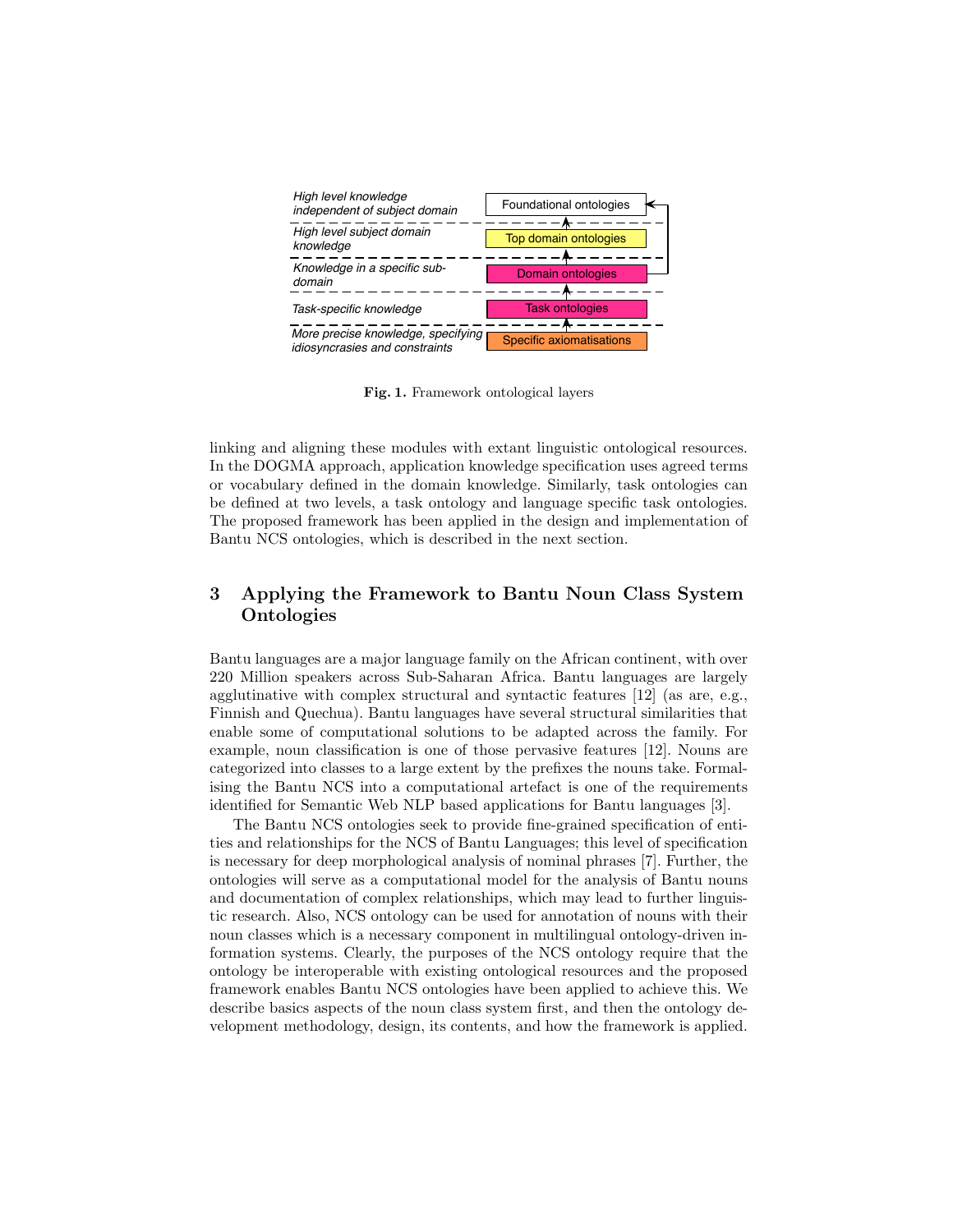#### 3.1 Overview of Bantu Noun Class System

Nominal classification is a common feature in many languages. For instance, those in romance languages category (e.g., French and Italian), have a gender category, which classifies nouns into types such as feminine and masculine [6]. Although the Bantu noun classification has been given the treatment of gender category, Bantu classification exhibit attributes that need to be considered in its own category. The Bantu noun classification is largely based on semantics and morphological marking of nominal prefixes or word structure of a noun [12]. Early studies of Bantu nominal morphology identified individual prefixes on nouns and labelled the prefixes with Arabic numerals which were then proposed as Bantu noun classes [12]. Plural and singular forms of Bantu nouns take different prefixes. Thus, using this classification, each class can have a corresponding singular or plural form, i.e., the classes are categorised into singular and plural forms with each marked by a corresponding prefix; e.g., a pairing of noun stems and prefixes in Chichewa (in Guthrie zone (N31)) for class7/class8 are  $chi$ -/zi- and for class12/class13 they are  $ka$ -/ti-; e.g. chipatso ('fruit') and zipatso ('fruits'). These prefixes are added to other morphemes or words to create singular or plural nouns, e.g., kachipatso ('small fruit'). The collection of prefixes contributes to the construction of the traditional Bantu NCS. The class of a noun determines the markers on syntactic elements in a phrase or sentence (e.g., verbs and adjectives) and contributes to their inflectional behaviour; e.g., chipatso chokoma ('tasty fruit').

The number of classes varies in different languages but the majority of the languages exhibit some similarities in the semantics of the classes, prefixing and the pairing of the classes into singular and plural forms. In the community of Bantu linguists, the Bleek-Meinhof classification is widely used [12]. The Bleek-Meinhof classification uses the prefixes as indicators of classes and the NCS is built by listing all the prefixes available in a language with Arabic Numerals prefixes. Thus, singular and plural forms of a word belong to two separate classes. In order to maintain the relationship between the singular and plural classes, linguists use the Bleek-Meinhof numbering system and may group the plural and its singular classes as one class, e.g., class1 and class2 becomes class1/2 [6].

#### 3.2 Methodology for NCS Ontologies Development

The development of the ontologies followed a bottom-up approach [16]. In particular, this involved i) a preliminary domain analysis to establish the technical feasibility of having an NCS ontology; ii) assessment of relevant existing ontologies and non-ontological resources (databases and documentation of linguistic resources), including those described in Section 4 below; iii) identification of the concepts and relationships in Bantu noun classification, including adopting concepts from the GOLD ontology; iv) develop a first version of the ontology, based on knowledge of Chichewa and isiZulu using Meinhof's classification, for community evaluation [3].

Experiences with this NCS ontology induced a scope and structural change from the aim to lexicalise an ontology in Chichewa and isiZulu with the lemon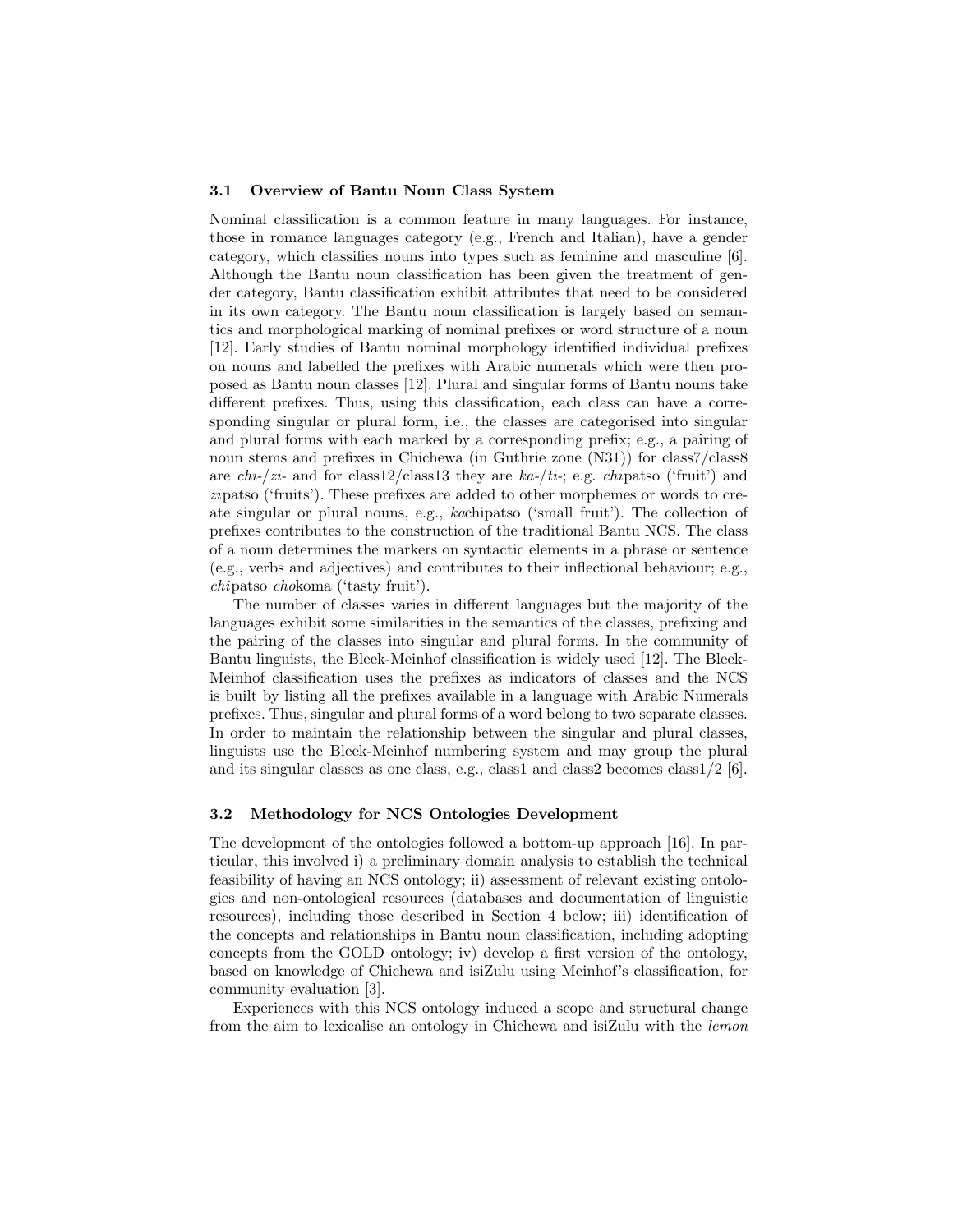model, to that it should cater for the whole Bantu language family, and more generally, be an extensible system. The bottom-up approach was followed and more resources consulted, such as [12], consulting domain experts (linguists) and Bantu language speakers and presenting (verbalised and visualised) drafts of the ontology, and competency questions formulated, including:

CQ1: Is the nominal classification feature in the ontology capturing the taxonomic structure for Bantu noun class system?

CQ2: Do the corresponding relationships capture the constraints in the relationship of nominal concepts in Bantu languages?

CQ3: Can it infer the class of a noun based on either knowing the singular or plural or noun class of a noun word?

For purposes of interoperability and extensibility, a comprehensive alignment to GOLD was carried out (GOLD was chosen, since the initial motivation for the ontology was for linguistic annotation) and a modular architecture was devised. Thereafter, the ontologies were evaluated in the tasks of noun classification into their classes and annotation of nominal lexical items (class labels in an ontology) with their noun classes.

#### 3.3 NCS Ontologies Design and Implementation

The design of NCS ontologies captures the noun classification concepts and relationships within Bantu Languages spectrum. The current release of the ontology uses the proposed orchestration framework and has been re-engineered (cf. [3]) in the following way:

- The major improvement is the use of an orchestration framework to cater for the differences in the noun classes across Bantu languages, rather than only Chichewa and isiZulu: the use of a double articulation principle [11] to capture these differences and alignment with GOLD by applying its principles in the ontology.
- Multiple classification schemes of Bantu noun system have been used (cf. only Meinhof's).
- New concepts, relationships, and constraints to capture fine-grained linguistic domain knowledge to obtain desired inferences.

Practically, the ontologies have been represented in OWL, and are available from http://meteck.org/files/ontologies/ in NCS1.zip. This contains a GOLD module (with a SUMO module), the NCS ontology, and, at the time of writing, language-specific axiomatisations for Chichewa, Xhosa, and Zulu.

#### 3.4 Overview of the NCS Ontology

The NCS ontology design is based on the classification of Bantu nouns at finegrained morphemic units, and the structural and lexical relationships among these units. The taxonomic structure has two main parts: the first part provide the morphological structure of Bantu nouns and the second part provides the hierarchy of concepts for properties of Bantu nouns including the NCS based on Bleek-Meinhof [12, 6]. The first part allows the labelling of Bantu nouns beyond the part-of-speech category and captures the lexical units of the nouns and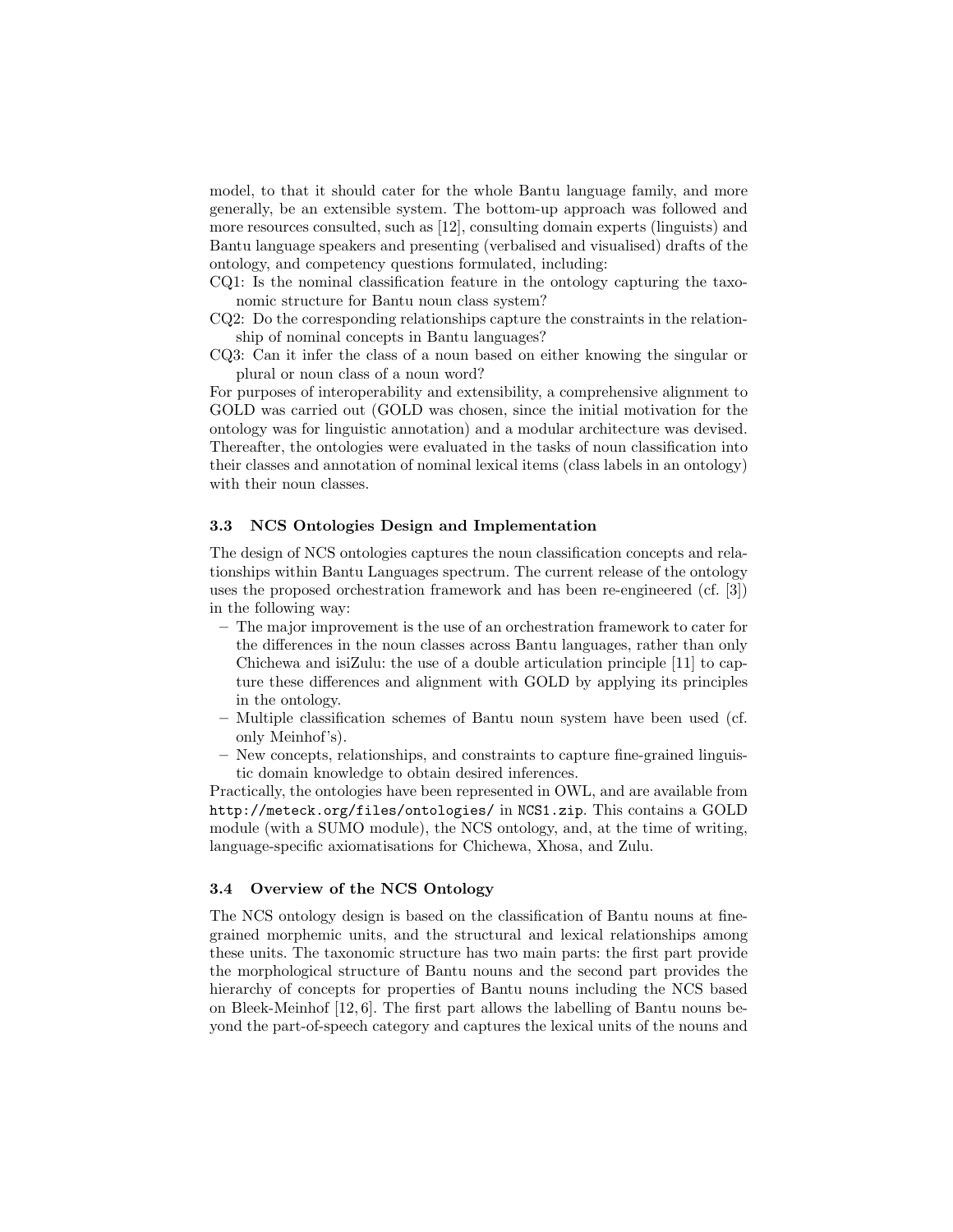how they are structured in relation to the NCS. The second component models the grammatical features of the nouns and captures the Bantu NCS concepts. The gender and grammatical number linguistic categories are included to avoid confusion with the noun classification feature. Fig. 2 shows the taxonomy of concepts in the ontology (only a subset of the noun classes are shown). Traditional Bleek-Meinhof classes and modern paired labelling schemes were used to specify the ontologies classes drawn from Bantu Languages studies [12].



Fig. 2. Section of the class hierarchy of the Bantu NCS.

#### 3.5 Application of the Framework

The design of the NCS ontologies follow the proposed architecture, and is depicted schematically in Fig. 5. At the bottom we have the logic-based conceptual models—also called 'application ontologies' or structured metadata—that capture concepts and relationships in Bantu NCS domain for a specific language. These language-specific ontologies are specialisations of the general NCS ontology as 'task ontology', following the double articulation principle. The resulting ontologies are aligned with a relevant module of GOLD, which was already aligned to the SUMO foundational ontology. The NCS ontologies are therefore linked to these resources by following these principles and the proposed framework. Conceptual models for noun classes of other Bantu Languages can easily be 'plugged in', starting from the NCS ontology as its top ontology. The framework can also be extended 'horizontally' to cater for other languages; e.g., a task ontology about verb conjugation in the Romance languages with specifics for Spanish and Italian each in its OWL file, yet remaining interoperable.

#### 3.6 Using the Ontologies

The NCS ontologies provide language-specific linguistic properties that are useful in language studies and in language engineering tasks. One of the foreseen usage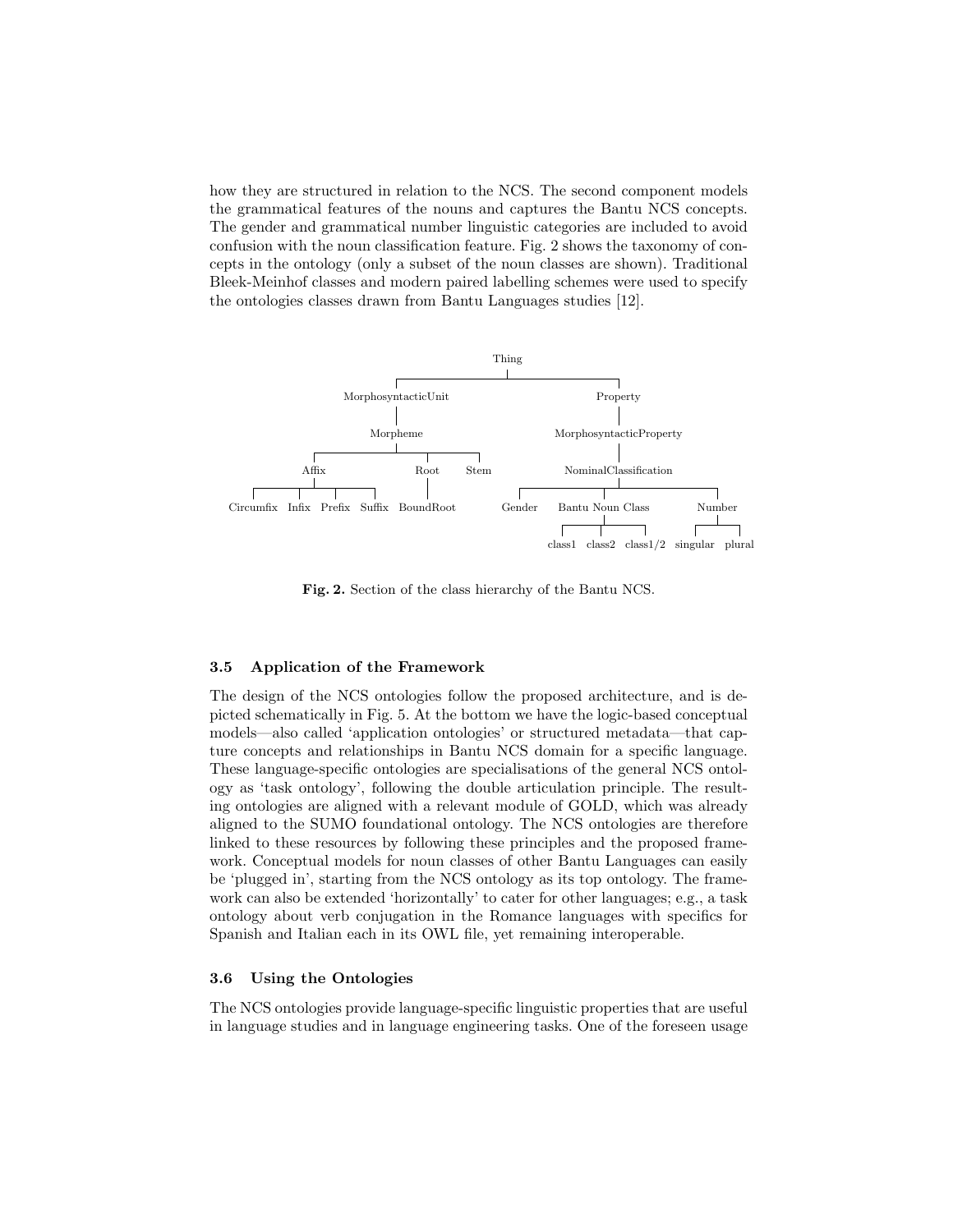

Fig. 3. GOLD and Noun Class System alignment using the proposed framework

scenarios is in the annotation of text for computational language processing such as morphological analysis as well as annotating lexical items in computational lexicons. We describe two use cases.

Use Case I: Linguistic Annotation Data on the Semantic Web consists of language independent factual knowledge which is based on formal vocabularies specified in ontologies. Unfortunately, this enormous amount of data is inaccessible to many potential human users because of the complexity of the logic-based knowledge representation model. Expressing or accessing this knowledge using natural language ensures that the knowledge is accessible to end-users. However, such interaction methods need Natural Language Processing (NLP) tasks to be incorporated into Semantic Web applications or tools. Evidently, these NLP tasks require ontologies that are grounded with rich linguistic data in multiple languages, i.e., lexical knowledge specifying how ontology elements are expressed in multiple languages and their associated linguistic properties [14].

Ontology lexicalisation provides a means of enriching ontologies with linguistic knowledge [14]. Several models have been proposed to express how ontology elements are linguistically realised. For example, the lexicon model for ontologies, lemon, is a descriptive model for structuring and publishing ontology lexicalisations on the Semantic Web [14]. lemon defines the structure for lexical entries and how the entries interface with ontology elements terms. Externally defined linguistic properties, e.g., linguistic annotation ontologies, are used to describe the entries in the lexicons. In the context of NCS ontology, Bantu noun entries in lemon format can be annotated with their noun classes. Linguistic properties defined in the upper layers of the orchestration framework can be used with properties defined in the NCS ontology consistently. For instance, Fig. 4 shows the lexical entry for the property dcterms:language (http://purl.org/dc/terms/language) from the Dublin Core Metadata Ini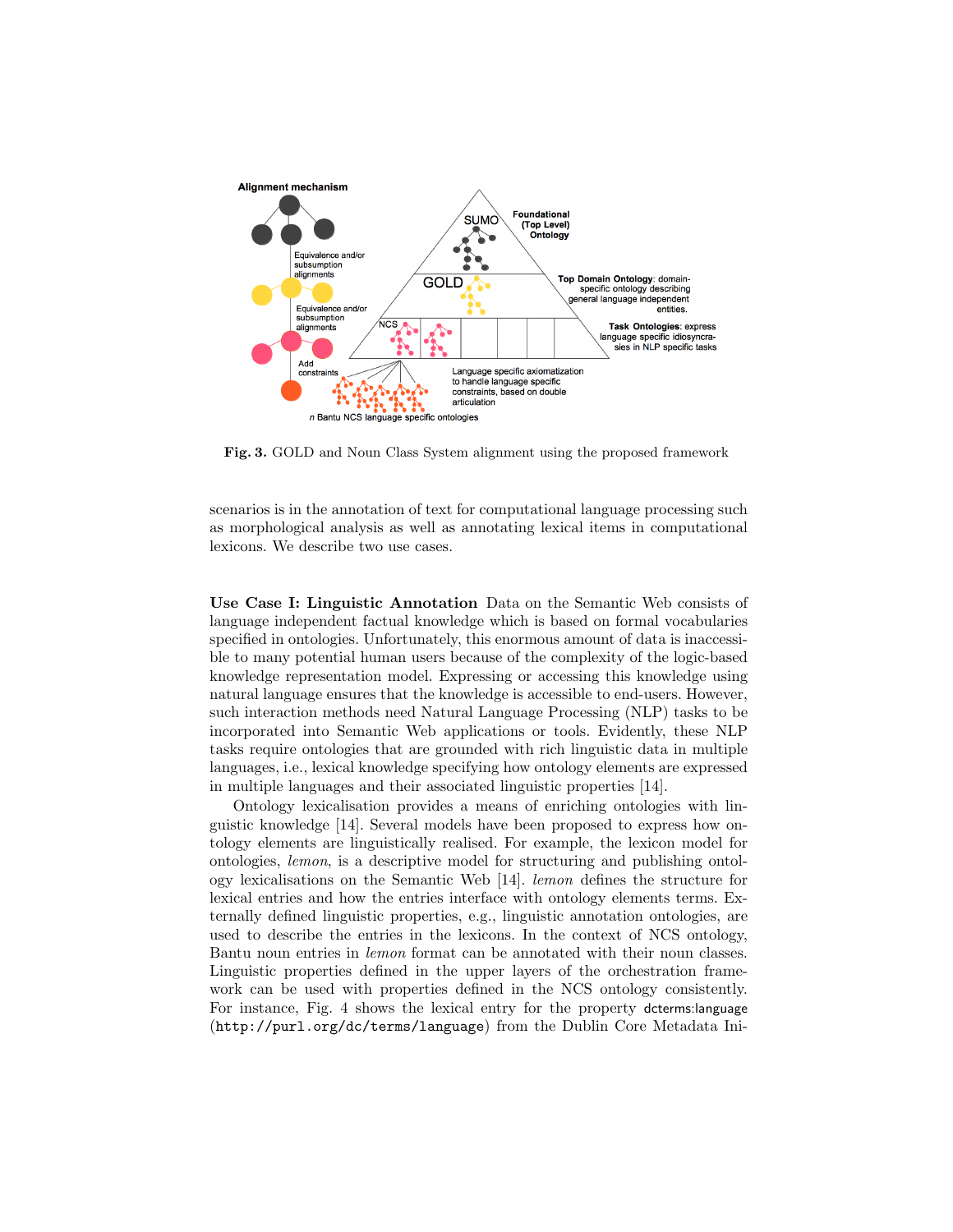tiative (DCMI), and the entry uses NCS ontology elements to specify a noun class of a Chichewa lexicon.

```
@prefix dcterms: <http://purl.org/dc/terms/>.
@prefix rdfs: <http://www.w3.org/2001/02/rdf-schema#>.
@prefix ncsNY: <http://www.meteck.org/files/ontologies/ncsNY/>.
@prefix lemon: <http://www.lemon-model.net/>.
@prefix gold: <http://purl.org/linguistics/gold/>.
@prefix : <http://www.mteck.org/id/dcterms/lexiconNY>.
:myDCLexicon a lemon:Lexicon ;
lemon:language "ny" ;
lemon:entry :chiyankhulo.
:chiyankhulo a lemon:LexicalEntry ;
ncsNY:BantuNounClass ncsNY:class7;
gold:PartOfSpeechProperty gold:noun;
lemon:canonicalForm [lemon:writtenRep "chiyankhulo"@ny];
lemon:sense [lemon:reference dcterms:language] .
ncs:BantuNounClass rdfs:subPropertyOf lemon:property.
gold:PartOfSpeechProperty rdfs:subPropertyOf lemon:property.
```
Fig. 4. Chichewa dcterms:language entry.

Use Case II : ABox Classification Modelling linguistic properties in ontologies provide more expressiveness to specify the complex relationships that exist among concepts. Using the proposed orchestration framework, language specific idiosyncrasies can be captured and formalised in a generic paradigm without interfering language universals. Positively, the combined knowledge from all the framework layers can be used to infer new relationships not explicitly specified; this is useful in language processing because automatic individual classification may compensate incomplete linguistic annotation especially for under-resourced languages. One of the requirements (CQ3) of the NCS ontologies is to be able to infer the class of a noun (ABox individual) with a singular or plural relationship to another annotated noun (see Section 3.2). A task-based evaluation of this requirement requires that the reasoner returns correct ABox classification or accurate responses to DL queries concerning ABox classification. For example, the NCS ontology of Chichewa specifies the relationship between classes 7 and 8 using ncs:hasPlural and ncs:hasSingular, so that with the singular asserted, it can deduce the plural (where the plural relationship has been specified), or vv, which is illustrated in Fig. 5 for chiyankhulo.

## 4 Related Work

Ontologies have been widely used by researchers to formalise linguistic knowledge for use in ontology driven information systems and the Semantic Web. For example, GOLD is a linguistic ontology that documents expert linguistic knowledge in an ontology. GOLD is aligned with Suggested Upper Merged Ontology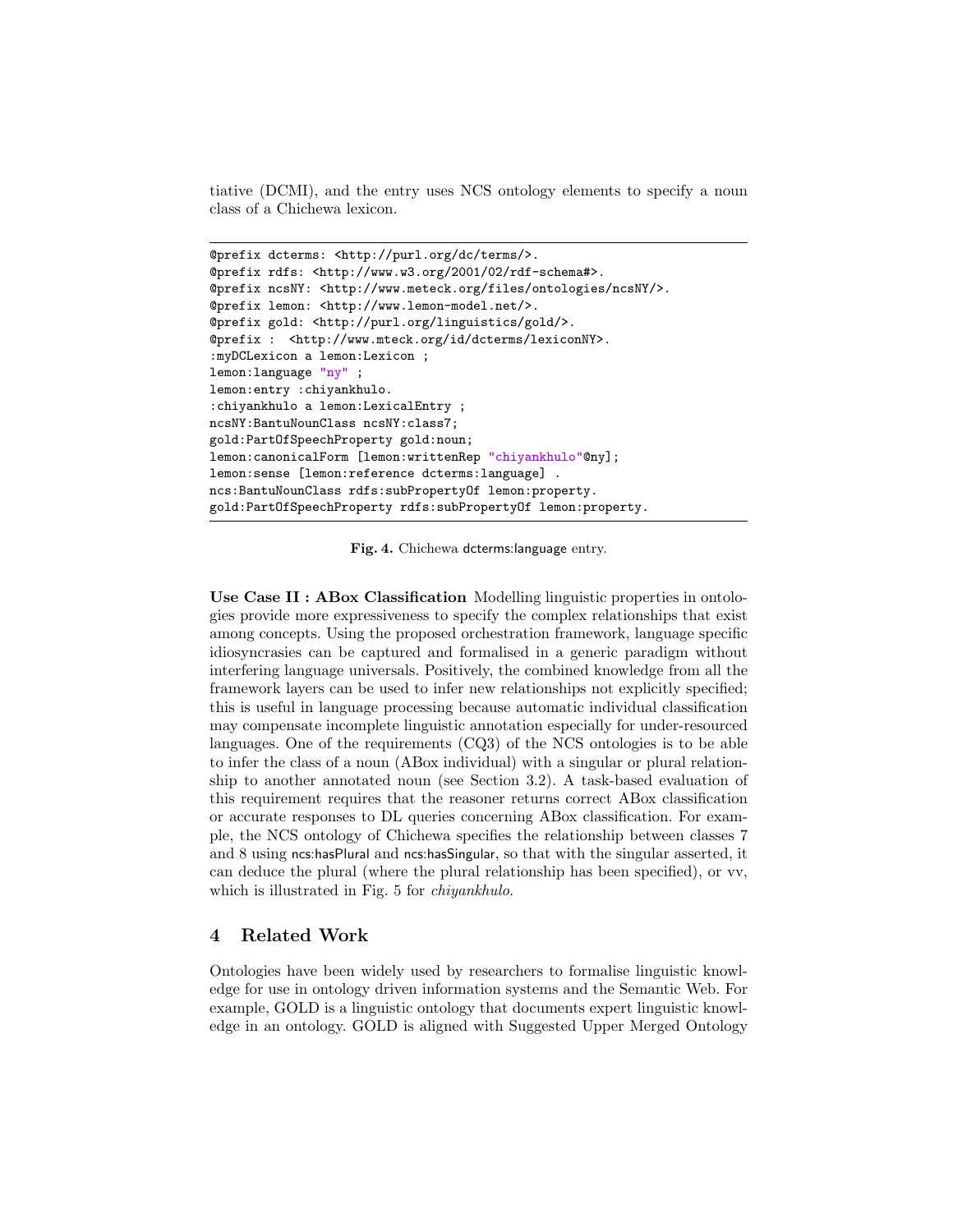

Fig. 5. Example of deductions for chiyankhulo, given ziyankhulo is in class 8.

(SUMO), a foundational ontology, to ensure semantic interoperability with other ontologies. GOLD captures linguistic properties independent of any linguistic theory and the ontology contains general and language specific linguistic properties. Due to these attributes, we used GOLD as a Top Domain Ontology for our instantiated framework. However, GOLD encodes the Bantu noun classes as a type of gender by defining a Roman numeral based gender concept. We capture the classification in a different way as noun classes are mostly based on the underlying meaning, e.g., humans are in classes 1 and 2, and other morphological aspects (recall Section 3.1).

Ontologies have also been used to mediate between domain ontologies and natural language realisations of ontological entities. For example, General Upper Model (GUM) ontology implements an interface for the interaction of domainspecific knowledge and general linguistic resources [1]. Thus, GUM provides an abstraction between surface realization and domain specific knowledge. Although, GUM can be categorised as a task ontology targeting NLP tasks such as NLG, the ontology does not provide any means for linking with other linguistic ontologies. Our work is different as the proposed orchestration framework provide a method for linking linguistic ontologies to task linguistic ontologies to ensure interoperability.

Due to the heterogeneity of terminology for annotating linguistic properties, different data models have been proposed to make language data and metadata interoperable. The ISO TC37/SC4 Data Category Registry (DCR) is a community maintained repository for linguistics concepts and metadata categories [13]. The terminologies or data categories can be imported for use in applications on the Semantic Web; the categories have been used to create LexInfo ontology, which is used in annotating ontology-lexicons in lemon format [5]. Still, the available categories are limited, lacking complete noun class information. For example, only Zulu noun classes have been proposed for DCR categories [15] and that consists of a subset of the noun classes identified for all Bantu languages. We have demonstrated how our framework can be used to accommodate Bantu noun classes for all languages in its family. Additionally, we have proposed a framework for linguistic task ontologies but DCR only focuses on terminologies for linguistic annotation.

Similar to DCR, Ontologies of Linguistic Annotation (OLiA) is a repository of linguistic data categories. OLiA formalises the semantics of linguistic annotation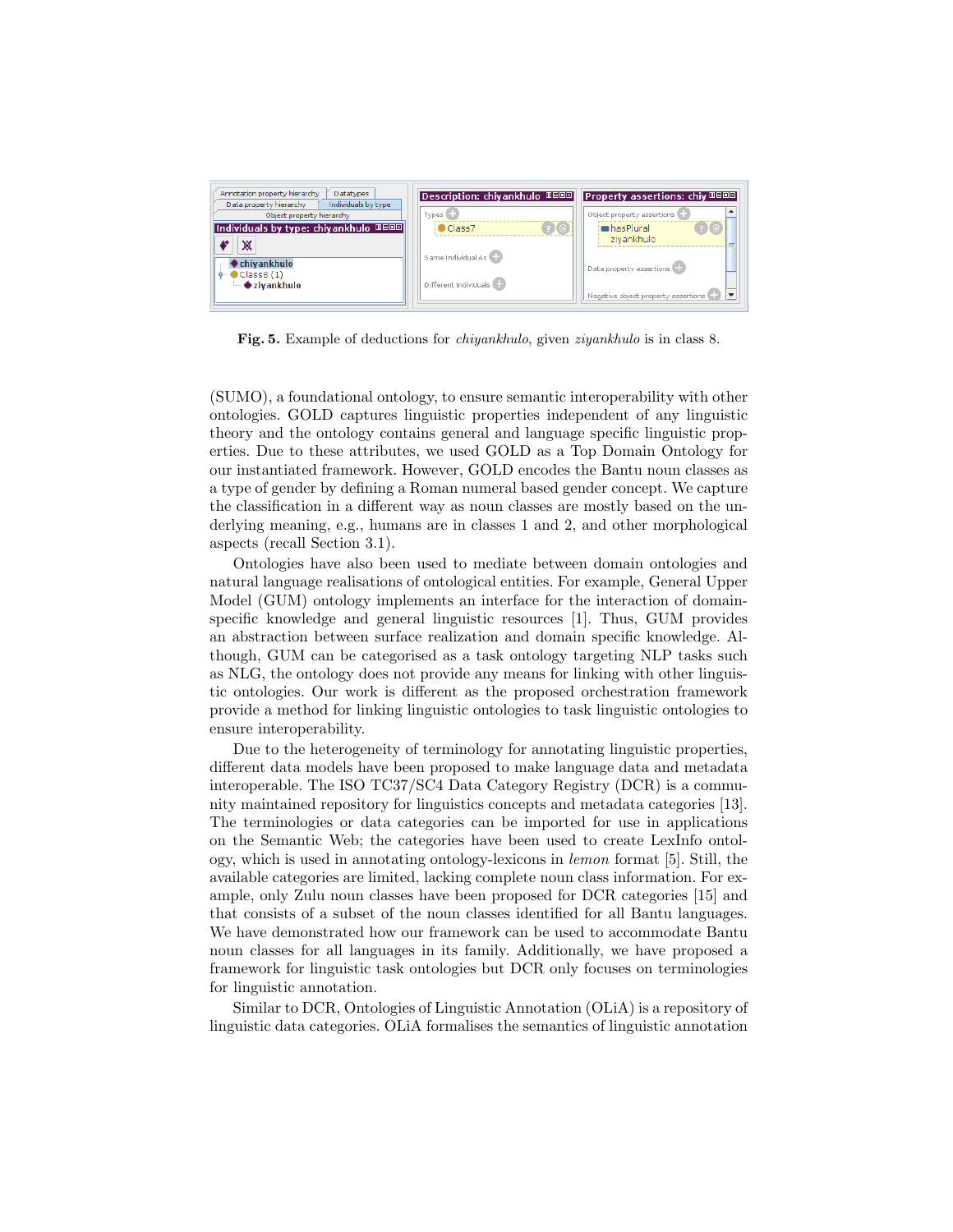terminologies as OWL2/DL ontologies to achieve both structural and conceptual interoperability between different annotation schemes in the extant repositories such as GOLD and ISOcat [4]. However, Bantu languages being under-resourced, are not covered to an adequate level of detail. The NCS ontology focuses on language specific attributes of nouns which can be applied to NLP applications within Bantu languages and this sets it apart from resources such as OLiA, which attempt to align general linguistic ontologies to ensure interoperability. Furthermore, the orchestration framework adds a modular design architecture at a lower level, allowing language-specific idiosyncrasies to be accommodated.

A repository for PartOfSpeech features for tagging two South African Languages is proposed in [7]. The repository is designed to have a taxonomic representation of linguistic categories for Bantu languages and the design of the repository is to be implemented in a relational database. This work is similar to our NCS ontologies, but the representation of the NCS is not considered as part of the ontology. Additionally, the repository does not consider the formalisation of the linguistic properties into a formal ontology.

## 5 Discussion and Conclusions

The representation issue of the tension between genericity and specificity of representing domain knowledge, has been solved by merging into a single framework, a pyramidal modular architecture with the double articulation principle. The proposed framework can be applied in developing task-oriented ontologies whose conceptualisation does not match any of the existing (linguistic) ontologies but has to be used with the existing resources and refine existing ones. This framework was applied to linguistic ontologies so as to control the development of task specific linguistic ontologies to ensure that concepts are aligned with extant domain and foundational ontologies, with as finer-grained instantiation the design of noun class ontologies. Multiple noun class ontologies (conceptual models/structured metadata) have been developed for different Bantu language using the proposed framework. Thanks to alignment with GOLD and SUMO, the NCS ontologies can be used with other linguistic ontologies to annotate text and other structured linguistic resources. In addition, the NCS ontologies can be used to classify nouns of a specific Bantu language using a specific Bantu NCS ontology. This can be used as pre-processing stage of language resources and can reduce the cost of developing such resources and improve the performance of NLP tasks such as morphological processing. We have also illustrated how the ontology can be used in the classification of nouns where the nouns are individuals in the ontology and annotation of lexical entries with linguistic properties. The ontologies may be used with other community-maintained terminology repositories that capture other linguistic properties. Our future direction of this work includes using the framework to further align other task ontologies and building a library of ontologies which have been aligned using this approach, and use this repository to conduct an empirical evaluation of the framework. We are currently adding the NCS ontologies to the linguistic Linked Open Data